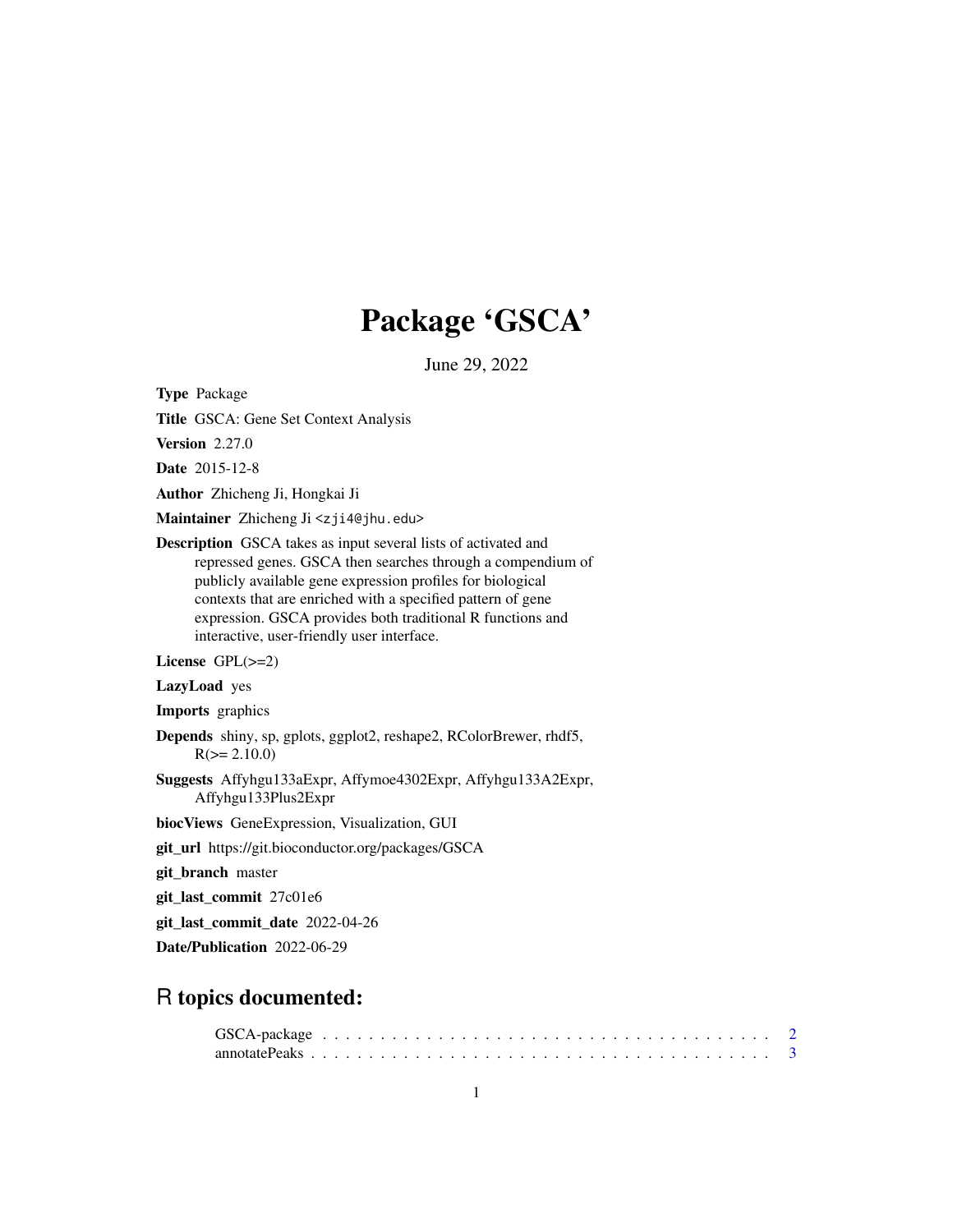# <span id="page-1-0"></span>2 GSCA-package

| Index |  |  |  |  |  |  |  |  |  |  |  |  |  |  |  |  |  |  |
|-------|--|--|--|--|--|--|--|--|--|--|--|--|--|--|--|--|--|--|

GSCA-package *GSCA: Gene Set Context Analysis*

#### **Description**

GSCA analyzes biological contexts enriched within given patterns of geneset expression activity. GSCA takes as input several lists of activated and repressed genes. Though the input genesets could contain any gene which interest users, they are usually dervied from ChIP-chip or ChIP-seq (ChIPx) and gene expression data in one or more biological systems, for example TF target genes (genes that are both TF-bound in the ChIPx data and differentially expressed in the gene expression data). Then GSCA uses the given genesets to scan through a compendium of gene expression profiles constructed from publicly available gene expression data to search for patterns of geneset expression activity specified by the users. The final output of GSCA is a ranked table of biological contexts that are significantly enriched with the specified pattern of geneset expression activity. After the initial GSCA analysis, users can further study the predicted biological contexts and related contexts in more detail using the tabSearch function to search for contexts of interest in the human or mouse compendium, and the GSCAeda function to visualize and test for differences in geneset expression activities of the recovered contexts. Further functions to help annotate peaks and construct TF target genes are also provided if users are interested in exploring enriched biological contexts in given TF expression and target gene activity. Besides traditional R functions, GSCA also provides a userfriendly interactive user interface based on R shiny. Users can run GSCAui function to run the UI in the web browser on their own computer (need to install shiny and GSCAdata package) or go to http://spark.rstudio.com/jzc19900805/GSCA/ to run the UI on shiny server (only a web browser is required, do not need to install GSCA, GSCAdata or R).

#### Details

| Package: | GSCA      |
|----------|-----------|
| Type:    | Package   |
| Version: | 2.1.0     |
| Date:    | 2015-12-8 |
| License: | GPL-2     |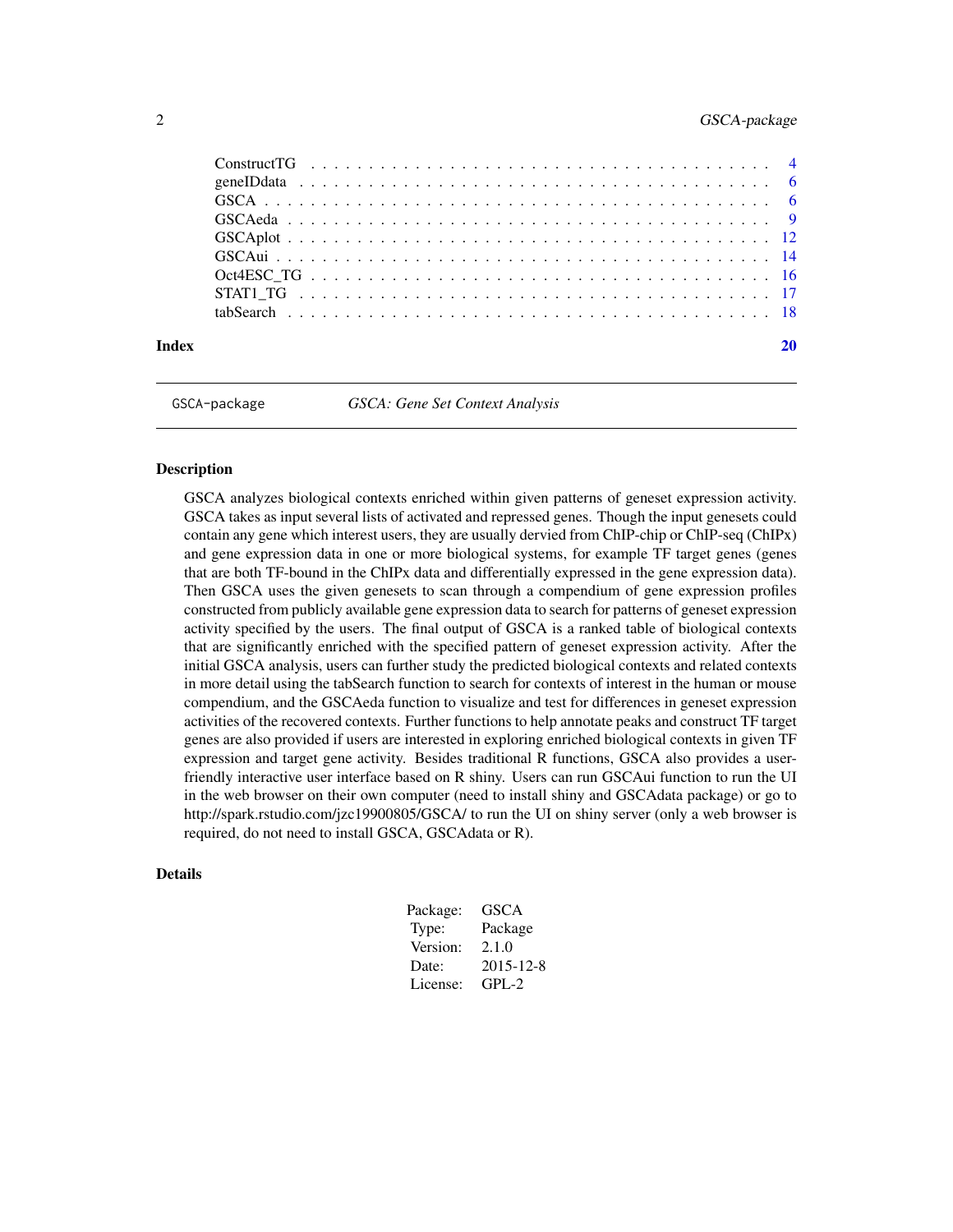# <span id="page-2-0"></span>annotatePeaks 3

#### Author(s)

Author: Zhicheng Ji, Hongkai Ji Maintainer: Zhicheng Ji <zji4@jhu.edu>

# References

George Wu, et al. ChIP-PED enhances the analysis of ChIP-seq and ChIP-chip data. Bioinformatics 2013 Apr 23;29(9):1182-1189.

annotatePeaks *Annotate ChIPx peaks with genes by Entrez GeneIDs*

# Description

This function finds all genes that overlap with each peak detected from TF ChIP-chip or ChIP-seq data. Assigned genes are assumed to be genes bound by the TF.

#### Usage

annotatePeaks(inputfile, genome, up = NULL, down = NULL)

#### Arguments

| inputfile | A data frame where each row corresponds to a peak. The first column is the<br>chromosome on which the peak is found (e.g., chr1) and the second and third<br>columns are the peak starting and ending sites. |
|-----------|--------------------------------------------------------------------------------------------------------------------------------------------------------------------------------------------------------------|
| genome    | Should be one of 'hg19', 'hg18', 'mm9', or 'mm8' genome. More genomes<br>may be supported in future versions of GSCA.                                                                                        |
| <b>up</b> | Region upstream of the TSS. A gene will be annotated to a peak if the region<br>upstream to downstream of each gene TSS, as defined by the up and down argu-<br>ments, overlap with the peak.                |
| down      | Region downstream of the TSS. A gene will be annotated to a peak if the re-<br>gion upstream to downstream of each gene TSS, as defined by the up and down<br>arguments, overlap with the peak.              |

#### Details

A gene will be annotated to a peak if the region upstream to downstream of each gene TSS, as defined by the up and down arguments, overlap with the peak.

#### Value

Returns a data.frame with the same columns as the input data.frame and an additional column containing the Enterz GeneIDs for all genes that overlap with the peak. Multiple genes will be separated with ';' and '-9' will be reported if no genes are found.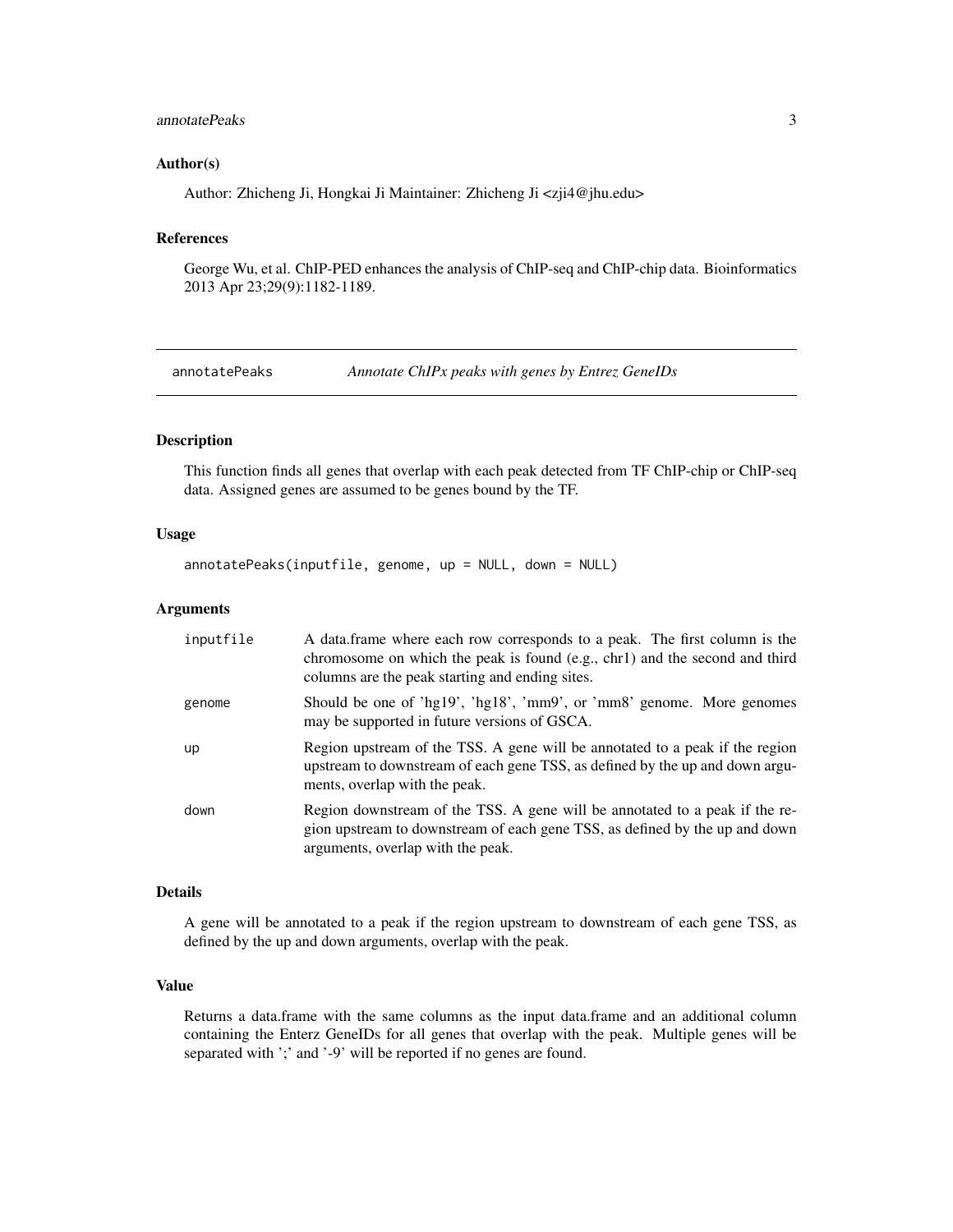#### <span id="page-3-0"></span>Author(s)

Zhicheng Ji, Hongkai Ji

#### References

Chen X, Xu H, Yuan P, Fang F et al. Integration of external signaling pathways with the core transcriptional network in embryonic stem cells. Cell 2008 Jun 13;133(6):1106-17.

George Wu, et al. ChIP-PED enhances the analysis of ChIP-seq and ChIP-chip data. Bioinformatics 2013 Apr 23;29(9):1182-1189.

#### Examples

```
### Read in example ChIP-seq analyzed data output from GSE11431
### for Oct4 in ESCs directly downloaded from NCBI GEO
path <- system.file("extdata",package="GSCA")
inputfile <- read.delim(paste(path,"GSM288346_ES_Oct4.txt",sep="/"), header=FALSE,stringsAsFactors=FALSE)
```
### Note that 1st column is chr, 2nd and 3rd columns are starting and ending sites of peaks ### Remaining columns are other output from the peak detection algorithm head(inputfile)

```
### annotatePeaks only requires the first 3 columns
annon.out <- annotatePeaks(inputfile,"mm8",10000,5000)
head(annon.out)
```
ConstructTG *Construct target genes for a TF using TF-bound genes and differentially expressed genes from ChIP-chip or ChIP-seq and TF perturbation gene expression data.*

#### Description

This function requires users to first analyze their own ChIP-chip and ChIP-seq data to detect significant peaks and then annotate the peaks with their corresponding regulated target genes using the annotatePeaks function in the GSCA package. Users must also use the limma package to detect differentially expressed genes in their gene expression data (preprocessing and noramzliation can be done with any algorithm the user desires), then the resulting output needs to be annotated into Entrez GeneIDs. Finally, with both inputs ConstructTG will identify the activated and repressed TF target genes.

#### Usage

ConstructTG(annonPeaksOut, limmaOut)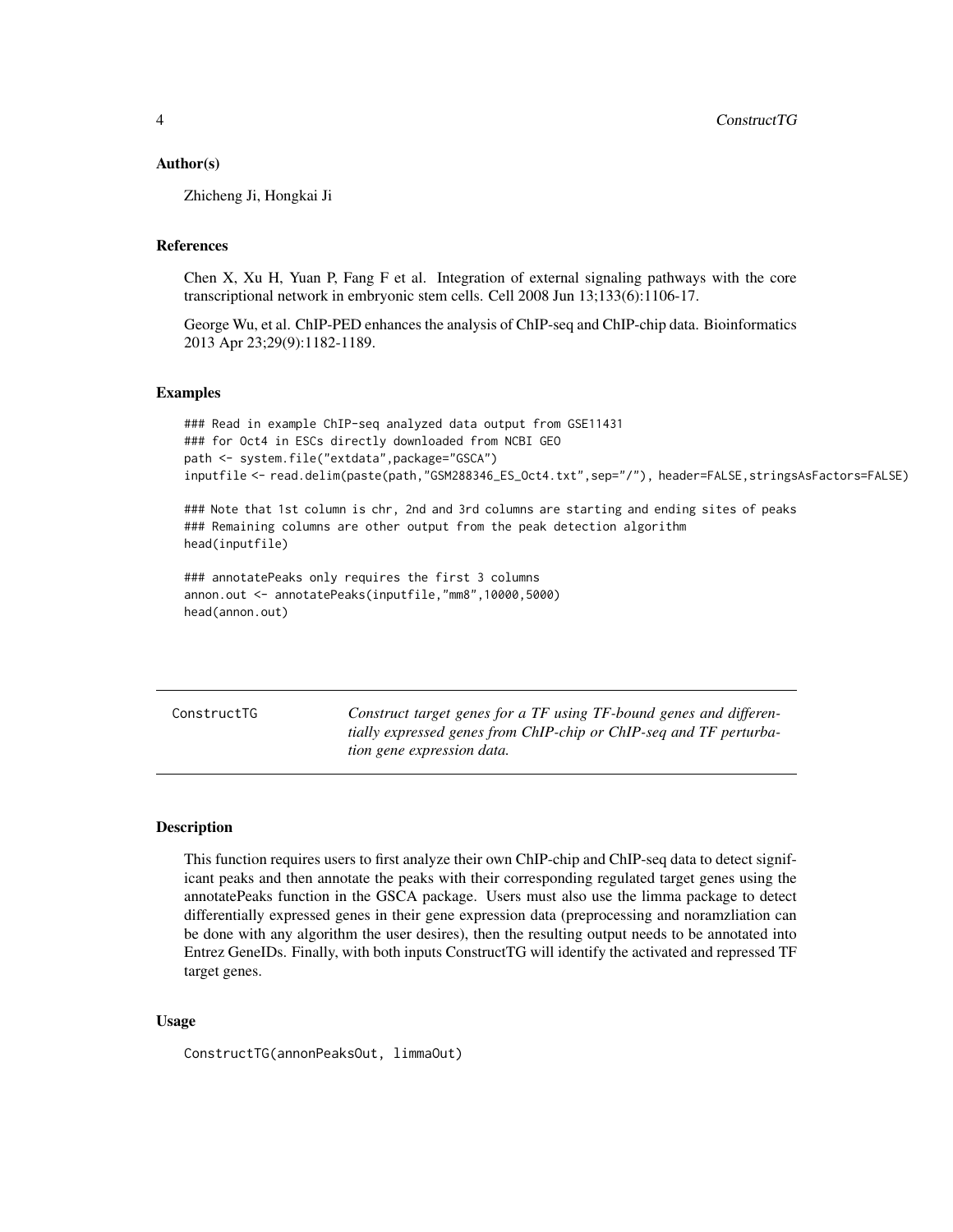#### Construct TG 5

#### Arguments

| annonPeaks0ut | Output from the annotatePeaks function in the GSCA package. Contains the<br>genes that correspond to the significant peaks detected from TF ChIP-chip or<br>ChIP-seg data.          |
|---------------|-------------------------------------------------------------------------------------------------------------------------------------------------------------------------------------|
| limmaOut      | Differential expression output from the limma package, and requires the first<br>column of the data.frame to contain the EntrezGeneIDs that match the microar-<br>ray probeset IDs. |

# Details

This function is designed as one method to allow users to construct target genes after obtaining a list of significant peaks from ChIP-chip or ChIP-seq data and differential expression results from using limma to anaylze their microarray data. It is not designed to be flexible to account for all methods to obtain TF-bound and/or differentially expressed genes. Users can choose to manually intersect their own TF-bound and differentially expressed genes by classifying activated genes as genes, whose expression increases when the TF expression increases and repressed genes as genes, who expression decreases when the TF expression increases. Note, that significant cutoffs for peaks and differentially expressed genes need to be already applied prior to input.

#### Value

Returns a list with two items:

| PosTG | Activated TF target genes |
|-------|---------------------------|
| NegTG | Repressed TF target genes |

# Author(s)

Zhicheng Ji, Hongkai Ji

# References

George Wu, et al. ChIP-PED enhances the analysis of ChIP-seq and ChIP-chip data. Bioinformatics 2013 Apr 23;29(9):1182-1189.

#### Examples

```
### Read in example ChIP-seq analyzed data output from GSE11431
### for Oct4 in ESCs directly downloaded from NCBI GEO
path <- system.file("extdata",package="GSCA")
chipxfile <- read.delim(paste(path,"GSM288346_ES_Oct4.txt",sep="/"),
                        header=FALSE,stringsAsFactors=FALSE)
```

```
### annotate each peak with the corresponding gene target
annon.out <- annotatePeaks(chipxfile,"mm8",10000,5000)
```
### Read in example limma output from gene expression data obtained ### by analyzing Oct4 RNAi knockdown gene with RMA then limma ### from the raw CEL files in GSE4189 ### The first column contains the Entrez GeneID for each probeset ID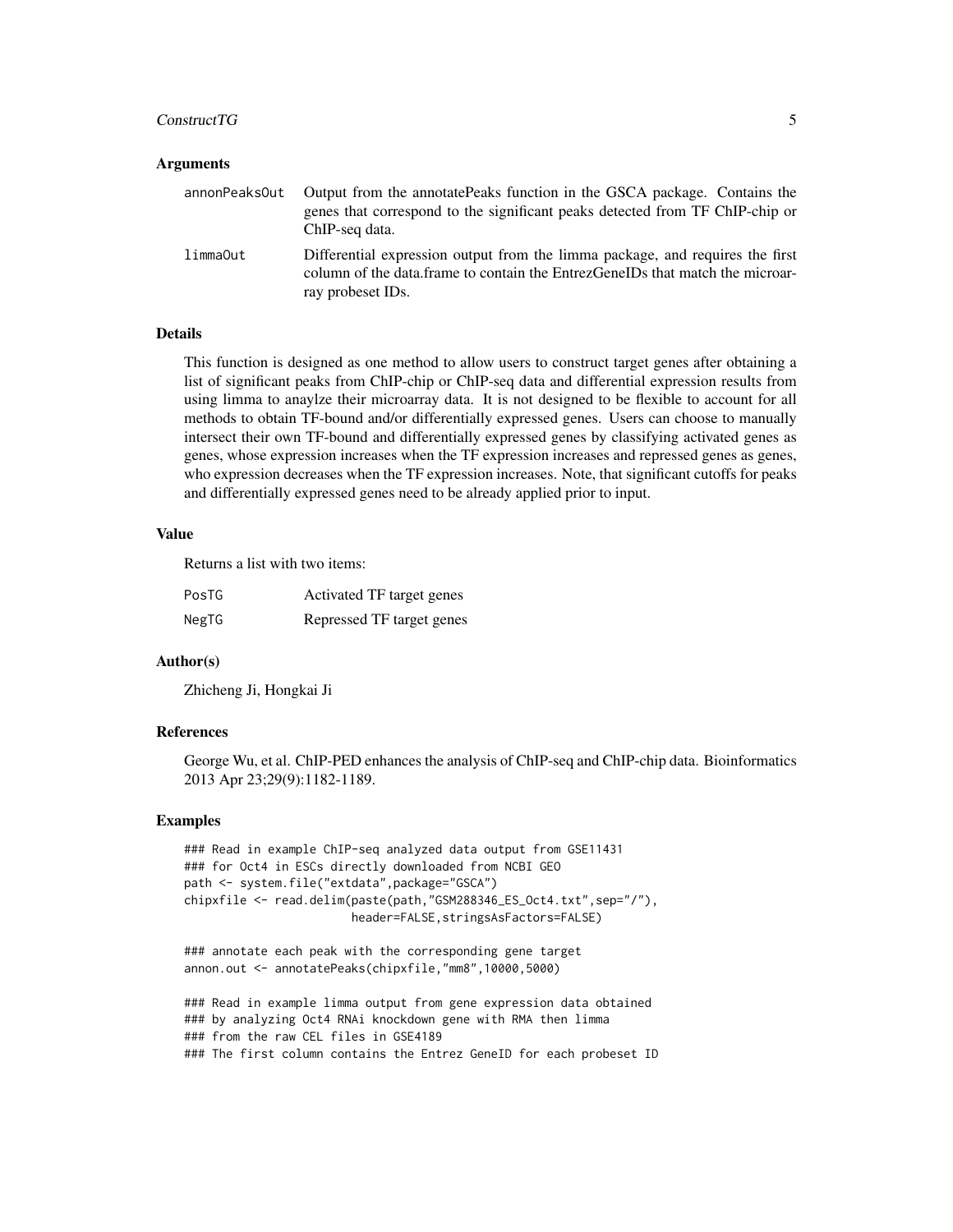```
### annotated using the mouse4302.db package in Bioconductor.
gp.out <- read.delim(paste(path,"Pou5f1_E14TG2a_GSE4189_Limma.txt",sep="/"),
                           stringsAsFactors=FALSE)
```
ConstructTG(annon.out,gp.out)

geneIDdata *Homologene data*

#### Description

Homologene data to support conversion of ENTREZ gene ID and gene name between human and mouse species.

# References

http://www.ncbi.nlm.nih.gov/homologene

#### Examples

data(geneIDdata)

GSCA *GSCA*

#### Description

The function takes as input several lists of activated and repressed genes. It then searches through a compendium of publicly available gene expression profiles for biological contexts that are enriched with a specified pattern of gene expression.

#### Usage

GSCA(genedata,pattern,chipdata,scaledata=F,Pval.co=0.05,directory=NULL)

#### Arguments

genedata A data.frame with three columns specifying the input genesets. Each row specifies an activated or repressed gene in a geneset. First column: character value of geneset name specified by the user, could be any name easy to remember e.g. GS1,GS2,...; Second column: numeric value of Entrez GeneID of the gene; Third column: numeric value of single gene weight when calculating the activity level of the whole geneset. Positive values for activated gene and negative values for repressed gene. Here, activated gene means that increases in expression of the gene also increases the overall activity of the whole geneset, while increases in expression of the repressed genes will decrease the overall activity of the whole geneset.

<span id="page-5-0"></span>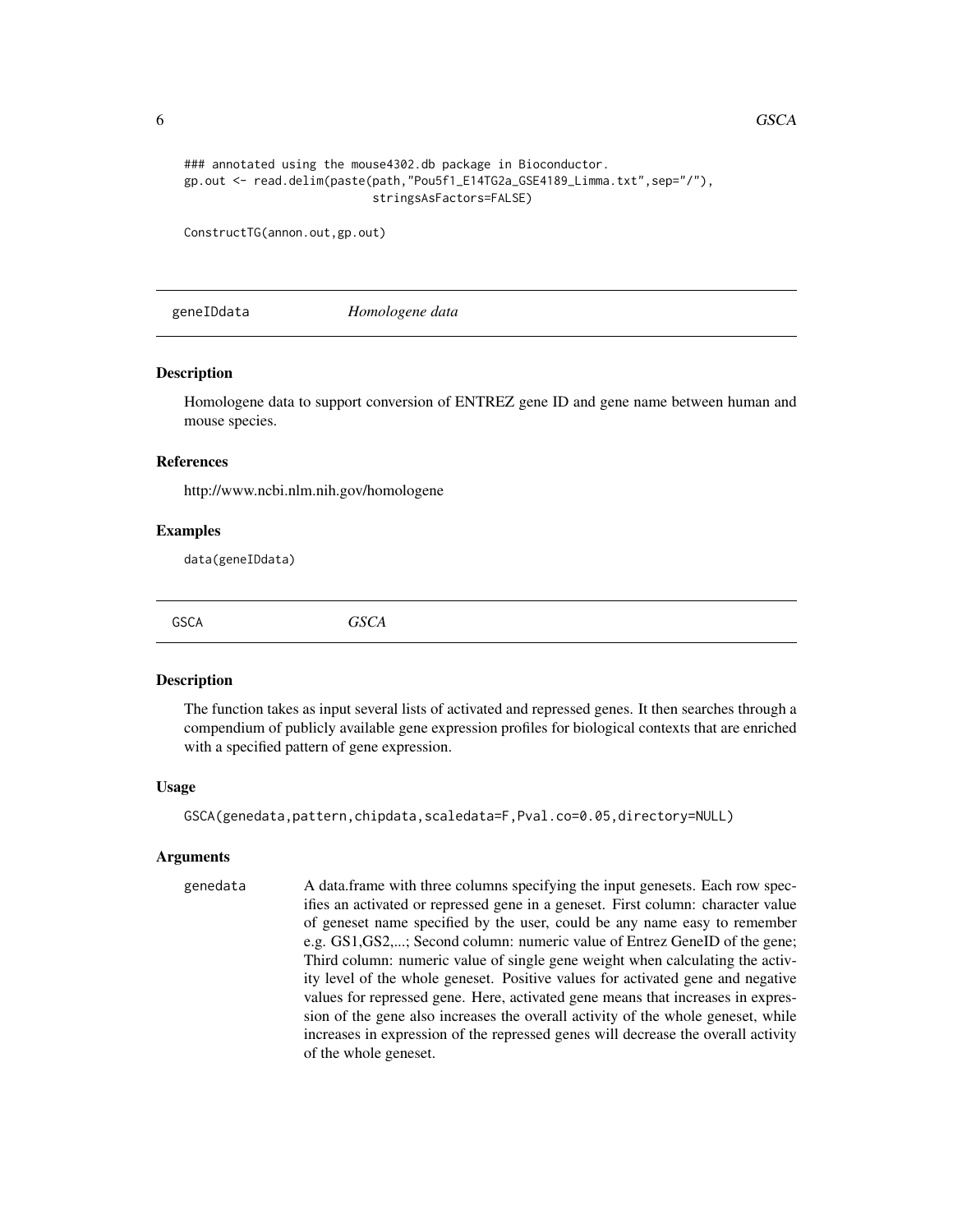| pattern   | A data frame with four columns indicating the activity patterns corresponding to<br>the given genedata. Each row specifies activity pattern for one geneset. First col-<br>umn: character value of the same geneset name used in genedata, each geneset<br>name in genedata should appear exactly once in this column. Second column:<br>character value of whether high or low activity of the whole geneset is inter-<br>ested. "High" stands for high activity and "Low" stands for low activity. Third<br>column: character value of which cutoff type is going to be used. 3 cutoff types<br>can be specified: "Norm", "Quantile", or "Exprs". If cutoff type is "Norm", then<br>the fourth column should be specified as p-value between 0 and 1, where the<br>geneset expression cutoff will correspond to the specified p-value (one-sided)<br>based on a fitted normal distribution; If cutoff type is "Quantile", then the fourth<br>column should be specified as a desired quantile between 0 and 1, where the<br>geneset expression cutoff will correspond to the specified quantile. Finally, if<br>cutoff type is "Exprs", the geneset expression cutoff will be equal to the value<br>given in the fourth column. Fourth column: numeric value of cutoff value based<br>on different cutoff types specified in the third column. |
|-----------|--------------------------------------------------------------------------------------------------------------------------------------------------------------------------------------------------------------------------------------------------------------------------------------------------------------------------------------------------------------------------------------------------------------------------------------------------------------------------------------------------------------------------------------------------------------------------------------------------------------------------------------------------------------------------------------------------------------------------------------------------------------------------------------------------------------------------------------------------------------------------------------------------------------------------------------------------------------------------------------------------------------------------------------------------------------------------------------------------------------------------------------------------------------------------------------------------------------------------------------------------------------------------------------------------------------------------------------------------|
| chipdata  | A character value of 'hgu133a', 'hgu133A2', 'hgu133Plus2' or 'moe4302'.<br>This argument specifies which compendium to use. Requires the correspond-<br>ing data package.                                                                                                                                                                                                                                                                                                                                                                                                                                                                                                                                                                                                                                                                                                                                                                                                                                                                                                                                                                                                                                                                                                                                                                        |
| scaledata | logical value indicating whether expression data for each gene should be scaled<br>across samples to have mean 0 and variance 1.                                                                                                                                                                                                                                                                                                                                                                                                                                                                                                                                                                                                                                                                                                                                                                                                                                                                                                                                                                                                                                                                                                                                                                                                                 |
| Pval.co   | A numeric value specifying the adjusted p-value cutoff. Only the biological<br>contexts with significant enrichment above the adjusted p-value cutoff will be<br>reported in the final ranked table output.                                                                                                                                                                                                                                                                                                                                                                                                                                                                                                                                                                                                                                                                                                                                                                                                                                                                                                                                                                                                                                                                                                                                      |
| directory | Either null or a character value giving a directory path. If directory is not null,<br>then additional follow-up GSCA analyses will be performed and stored in the<br>folder specified by directory. If directory is null then no additional follow-up<br>GSCA analyses will be performed.                                                                                                                                                                                                                                                                                                                                                                                                                                                                                                                                                                                                                                                                                                                                                                                                                                                                                                                                                                                                                                                       |

# **Details**

GSCA requires as input user-specified genesets together with their corresponding activity patterns. Each geneset contained the Entrez GeneID of activied and repressed genes. Activated gene means that increases in expression of the gene also increases the overall activity of the whole geneset, while repressed gene means that increases in expression of the gene decreases the overall activity of the whole geneset.

GSCA also requires activity patterns of the genesets. Users can choose either high or low level of activity for each geneset. Cutoffs are given by the users to determine what activity level should be considered high or low. There are three types of cutoffs available: normal, quantile and expression value. For normal cutoff type, a specified p-value (one-sided) based on a fitted normal distribution will be used as cutoff, and all samples having p-value larger(smaller) than this p-value will be considered having high(low) expression activity in a certain geneset.Likewise, for quantile cutoff type, a quantile will be used as cutoff. As for cutoff type of expression level, a numeric value will be directly used as cutoff.

GSCA then searches through the compendium for all samples that exhibit the specified activity pattern of interest. For example, if activity patterns of all genesets are set to be high, then GSCA will find all samples in the compendium that have greater geneset expression levels than the respective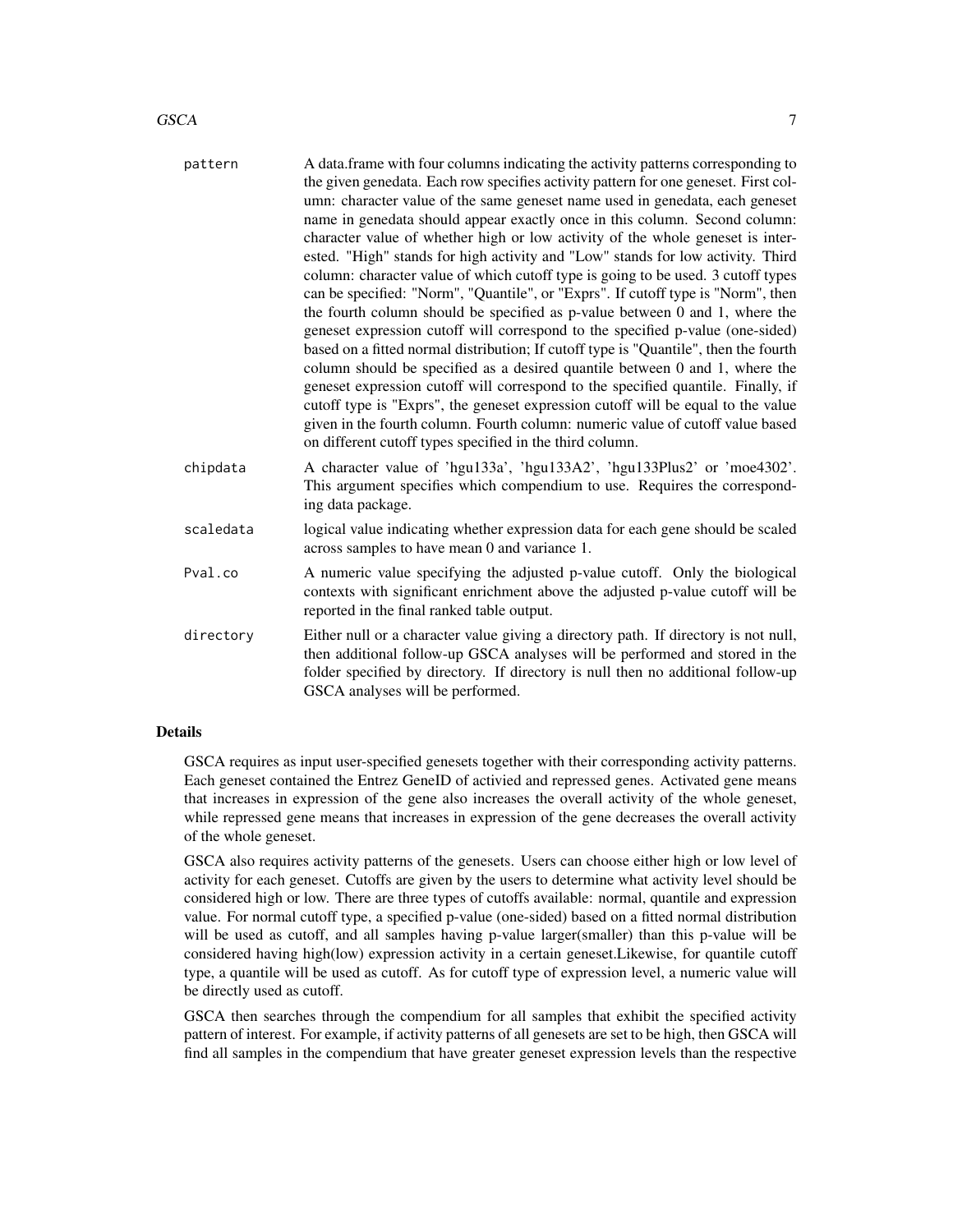cutoffs. Since each of the samples correspond to different biological contexts, the Fisher's exact test will then be used to test the association between each biological context and the geneset activity pattern of interest based on the number of samples in each biological context that exhibits the specified geneset activity pattern of interest.

The final output is a ranked table of biological contexts enriched with the geneset activity pattern of interest. The p-values are also adjusted by the Bonferroni correction.

If directory is not null, then GSCA will peform detail analyses for all contexts in each of the experimental IDs in the final GSCA results table. For each of the experiment IDs, tabSearch will be run to locate all contexts in the compendium for that experiment ID, and then GSCAeda will be run using the same genedata and pattern as input specific to the contexts recovered by tabSearch. See GSCAeda for more details. Note, this automated process could be time-consuming and produce a lot of files and directories.

#### Value

Returns a list with

| Ranking     | Data frame of ranked table of biological contexts significantly enriched with the<br>specified geneset activity pattern. It includes information of Ranking, number<br>of samples exhibiting the given activity pattern, total number of samples, fold<br>change values, adjusted p-values, name of biological context and corresponding<br>experiment ID. |
|-------------|------------------------------------------------------------------------------------------------------------------------------------------------------------------------------------------------------------------------------------------------------------------------------------------------------------------------------------------------------------|
| Score       | Numeric matrix of geneset expression values for each sample in the compendium.<br>Each row stands for a certain geneset and each column stands for a certain sam-<br>ple.                                                                                                                                                                                  |
| Pattern     | Data. frame of geneset activity pattern. The same as the input value.                                                                                                                                                                                                                                                                                      |
| Cutoff      | Numeric vector of cutoff values calculated for each geneset based on the input<br>pattern.                                                                                                                                                                                                                                                                 |
|             | SelectedSample Numeric vector of all samples that exhibits the given geneset activity pattern.                                                                                                                                                                                                                                                             |
| Totalgene   | Numeric vector of total number of genes use to calculate the geneset activity in<br>each geneset                                                                                                                                                                                                                                                           |
| Missinggene | Numeric vector of number of genes that do not have corresponding expression<br>measuremnts on the platform                                                                                                                                                                                                                                                 |
| Species     | Character value of the species analyzed.                                                                                                                                                                                                                                                                                                                   |

If directory is not null, then pdf and csv files containing the GSCAeda follow-up analysis results and plots in the directory folder will also be returned.

# Author(s)

Zhicheng Ji, Hongkai Ji

#### References

George Wu, et al. ChIP-PED enhances the analysis of ChIP-seq and ChIP-chip data. Bioinformatics 2013 Apr 23;29(9):1182-1189.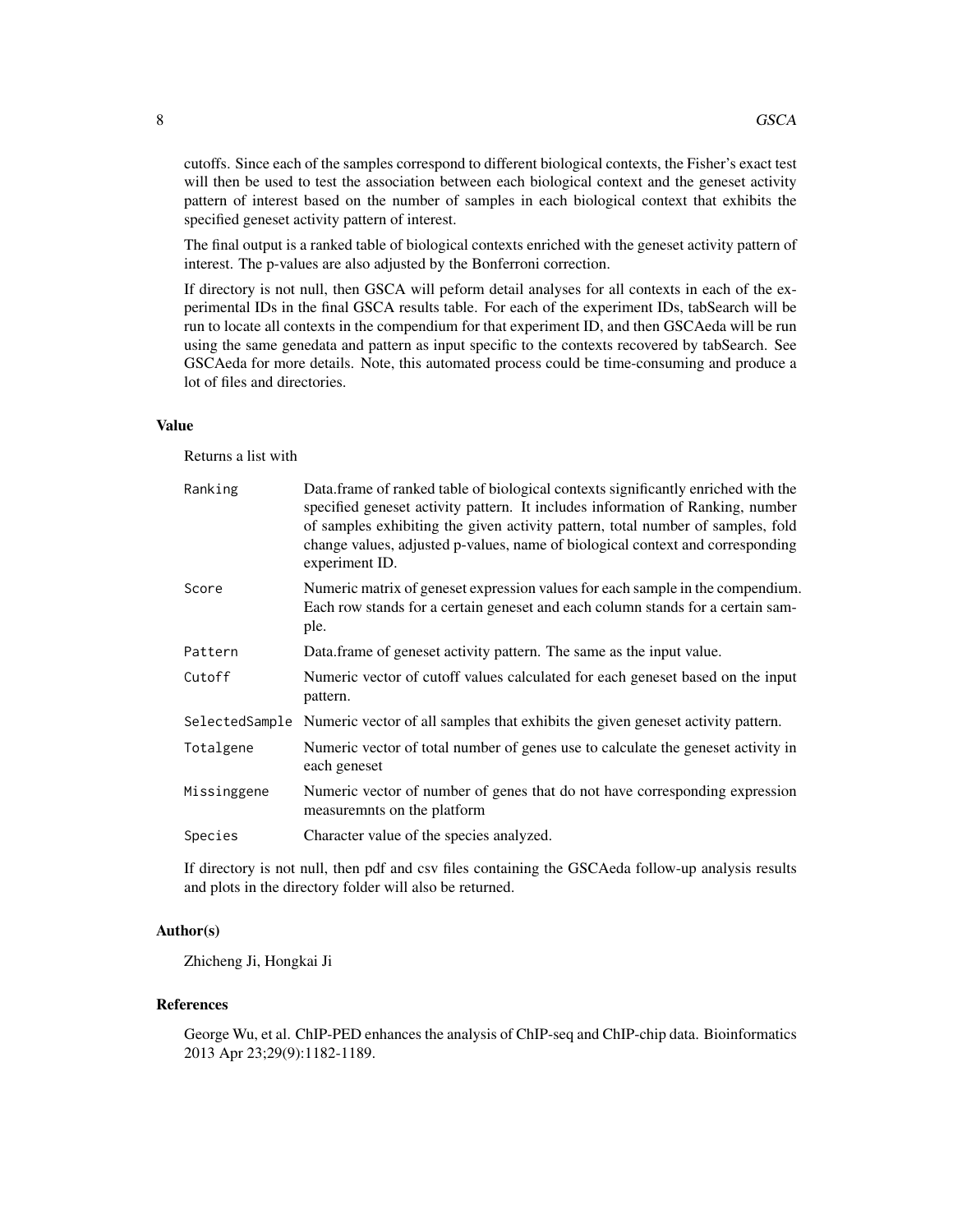#### <span id="page-8-0"></span>GSCAeda 9

#### Examples

```
## First load the TF target genes derived from Oct4 ChIPx data
## in embryonic stem cells. The data is in the form of a list
## where the first item contains the activated (+) target genes in
## Entrez GeneID format and the second item contains the repressed (-)
## target genes in Entrez GeneID format.
data(Oct4ESC_TG)
## We want to analyze Oct4, so we need to specify the EntrezGeneID for Oct4
## and input the activated (+) and repressed (-) target genes of Oct4.
## Constucting the input genedata required by GSCA. There are two genesets
## one is the TF and another is the TF target genes. Note that constructing genedata
## with many genesets could be laborious, so using the interactive UI is recommended to
## easily start up the analysis.
activenum <- length(Oct4ESC_TG[[1]])
repressnum <- length(Oct4ESC_TG[[2]])
Octgenedata <- data.frame(gsname=c("GS1",rep("GS2",activenum+repressnum)),gene=c(18999,Oct4ESC_TG[[1]],Oct4ESC_
## We are interested in the pattern that TF and its target genes are all highly expressed.
## We also need to define how high the cutoffs should be such
## that each cutoff corresponds to the p-value of 0.1
## based on fitted normal distributions.
## Constructing pattern required by GSCA, all geneset names in genedata should appear
## exactly once in the first column
Octpattern <- data.frame(gsname=c("GS1","GS2"),acttype="High",cotype="Norm",cutoff=0.1,stringsAsFactors=FALSE)
## Lastly, we specify the chipdata to be "moe4302" and the significance of enriched
## biological contexts must be at least 0.05 to be reported.
Octoutput <- GSCA(Octgenedata,Octpattern,"moe4302",Pval.co=0.05)
## The first item in the list 'Octoutput[[1]]' contains the ranked table, which
## can then be saved. Additionally, we may be interested in plotting the results
## to visualize the enriched biological contexts within given geneset activity.
## Here, N specifies the top 5 significant biological contexts.
## Since plotfile is NULL, the plot directly shows up in R.
## Check GSCAplot for more details.
GSCAplot(Octoutput,N=5,plotfile=NULL,Title="GSCA plot of Oct4 in ESC")
## If you would like detailed follow-up analyses to be automatically performed
## for the Oct4 analyses in ESCs, just specify a file directory.
## Check GSCAeda for more details.
Octoutput <- GSCA(Octgenedata,Octpattern,"moe4302",Pval.co=0.05,directory=tempdir())
## All output will be stored in the specified directory.
## This process may be time-consuming and generate a lot of files.
## Alternatively, see GSCAeda for more info on manual alternatives.
```
GSCAeda *GSCA follow-up exploratory data analysis*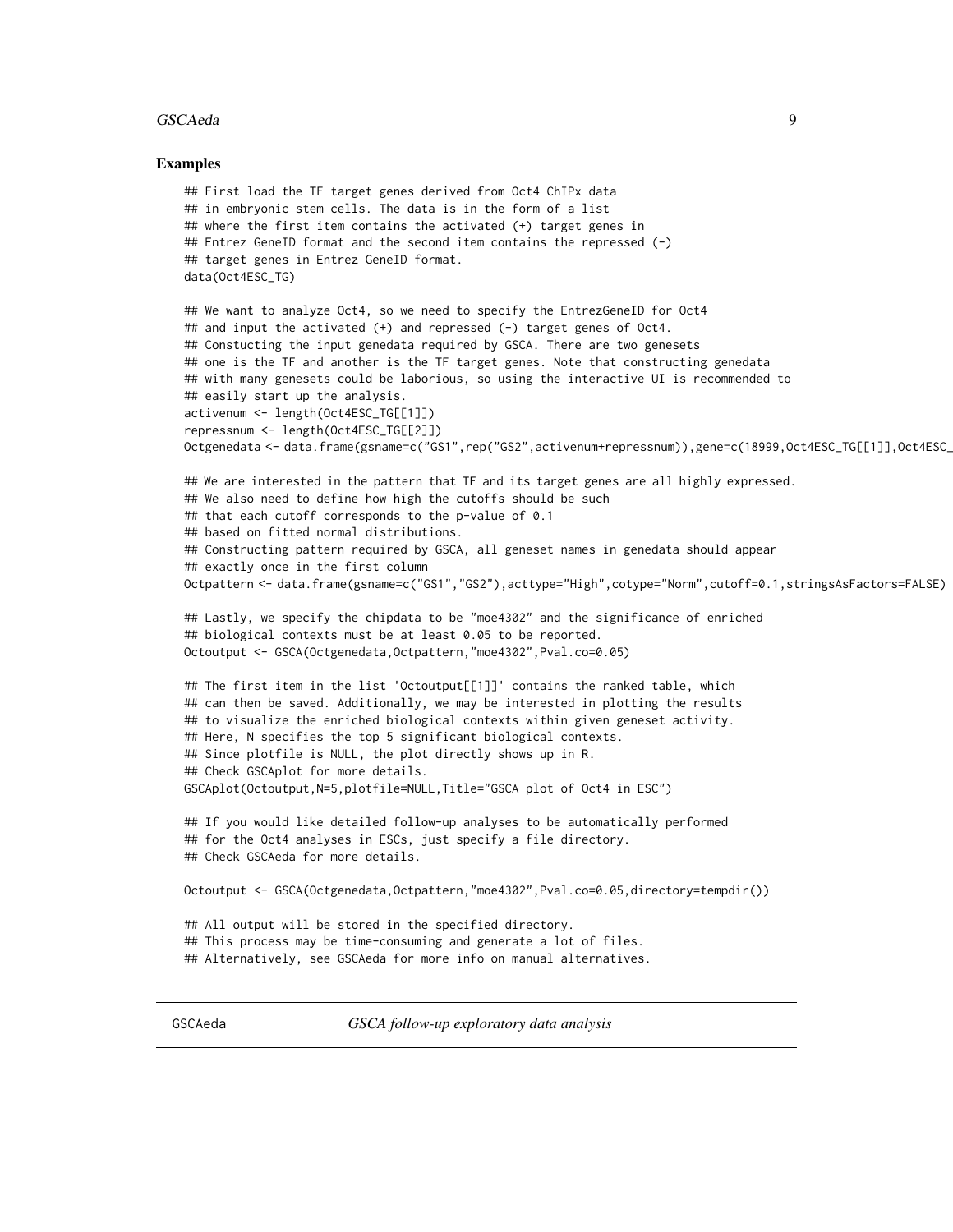#### **Description**

GSCAeda is used to further study GSCA significant predictions in more detail to obtain additional insight into biological function. GSCAeda requires users to first run the tabSearch function to identify the biological contexts of interest. By default, GSCAeda will run automatically after an initial GSCA analysis by searching for all contexts related to the experimentID for each significant GSCA prediction. Alternatively, users can use GSCAeda by itself to further study any geneset or biological contexts of interest that are found in the compendium. The output of GSCAeda are multiple plots displaying the geneset activity values and genes of interest in the input biological contexts. Also included are the usual GSCA analysis results table showing the enrichment of each contexts for the geneset activity pattern of interest, t-test results (t-statistics and p-values) for all pair-wise combinations of inputted contexts in each geneset, and a summary of raw geneset activity values for each context of interest. Users can then use the raw geneset activity values for further statistical analyses if desired.

# Usage

GSCAeda(genedata,pattern,chipdata,SearchOutput,scaledata=F,Pval.co=0.05,Ordering="Average",Title=NU

#### **Arguments**

| genedata | A data.frame with three columns specifying the input genesets. Each row spec-<br>ifies an activated or repressed gene in a geneset. First column: character value<br>of geneset name specified by the user, could be any name easy to remember<br>e.g. GS1, GS2,; Second column: numeric value of Entrez GeneID of the gene;<br>Third column: numeric value of single gene weight when calculating the activ-<br>ity level of the whole geneset. Positive values for activated gene and negative<br>values for repressed gene. Here, activated gene means that increases in expres-<br>sion of the gene also increases the overall activity of the whole geneset, while<br>increases in expression of the repressed genes will decrease the overall activity<br>of the whole geneset.                                                                                                                                                                                                                                                                                                                                                                                                                                                                                                                                                            |
|----------|--------------------------------------------------------------------------------------------------------------------------------------------------------------------------------------------------------------------------------------------------------------------------------------------------------------------------------------------------------------------------------------------------------------------------------------------------------------------------------------------------------------------------------------------------------------------------------------------------------------------------------------------------------------------------------------------------------------------------------------------------------------------------------------------------------------------------------------------------------------------------------------------------------------------------------------------------------------------------------------------------------------------------------------------------------------------------------------------------------------------------------------------------------------------------------------------------------------------------------------------------------------------------------------------------------------------------------------------------|
| pattern  | A data frame with four columns indicating the activity patterns corresponding to<br>the given genedata. Each row specifies activity pattern for one geneset. First col-<br>umn: character value of the same geneset name used in genedata, each geneset<br>name in genedata should appear exactly once in this column. Second column:<br>character value of whether high or low activity of the whole geneset is inter-<br>ested. "High" stands for high activity and "Low" stands for low activity. Third<br>column: character value of which cutoff type is going to be used. 3 cutoff types<br>can be specified: "Norm", "Quantile", or "Exprs". If cutoff type is "Norm", then<br>the fourth column should be specified as p-value between 0 and 1, where the<br>geneset expression cutoff will correspond to the specified p-value (one-sided)<br>based on a fitted normal distribution; If cutoff type is "Quantile", then the fourth<br>column should be specified as a desired quantile between 0 and 1, where the<br>geneset expression cutoff will correspond to the specified quantile. Finally, if<br>cutoff type is "Exprs", the geneset expression cutoff will be equal to the value<br>given in the fourth column. Fourth column: numeric value of cutoff value based<br>on different cutoff types specified in the third column. |
|          | $\lambda$ 1. $\lambda$ 1. 1. 1. $\lambda$ 1. 100. 100. 11. 100. $\lambda$ 0. 11. 100. 10. $\lambda$                                                                                                                                                                                                                                                                                                                                                                                                                                                                                                                                                                                                                                                                                                                                                                                                                                                                                                                                                                                                                                                                                                                                                                                                                                              |

chipdata A character value of 'hgu133a', 'hgu133A2', 'hgu133Plus2' or 'moe4302'.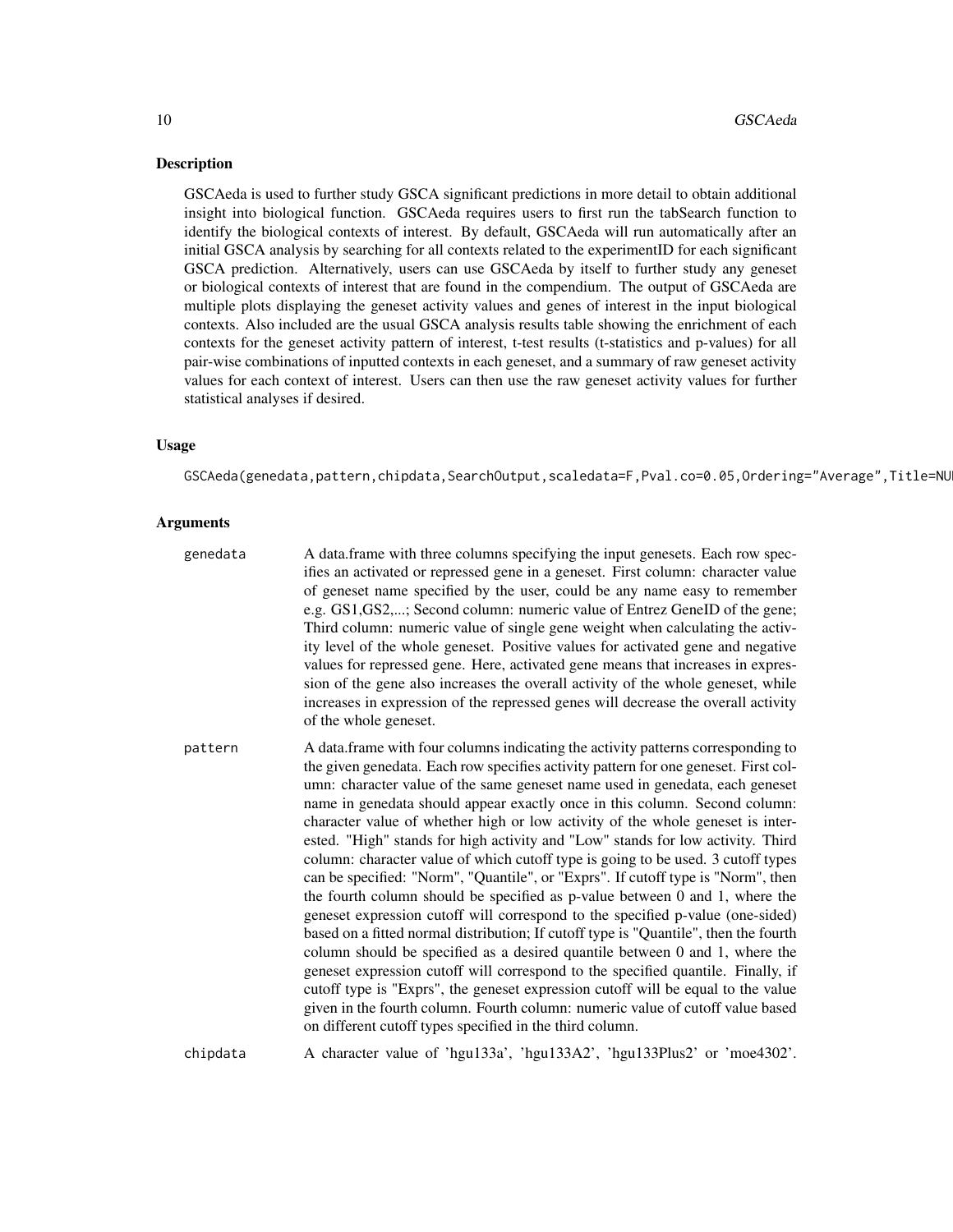|              | This argument specifies which compendium to use. Requires the correspond-<br>ing data package.                                                                                                                                                                                                                                                                                                             |
|--------------|------------------------------------------------------------------------------------------------------------------------------------------------------------------------------------------------------------------------------------------------------------------------------------------------------------------------------------------------------------------------------------------------------------|
| scaledata    | logical value indicating whether expression data for each gene should be scaled<br>across samples to have mean 0 and variance 1.                                                                                                                                                                                                                                                                           |
| SearchOutput | Output of the tabSearch function. More specifically, a data frame where the 1st<br>column is the ExperimentIDs (GSE ids), the 2nd column is the SampleTypes,<br>and the 3rd column is the sample count for each SampleType.                                                                                                                                                                                |
| Pval.co      | A numeric value specifying the adjusted p-value cutoff. Only the biological<br>contexts with significant enrichment above the adjusted p-value cutoff will be<br>reported in the final ranked table output.                                                                                                                                                                                                |
| Ordering     | A character value of either one geneset name or 'Average'. If Ordering is<br>one geneset name, the plot of geneset activity values and heatmap of the t-<br>statistics/pvalues will be ordered from the highest to lowest according the Or-<br>dering geneset activity value. If Ordering is 'Average', the plots and heatmap<br>will be organized by the average rank across all geneset activity values. |
| Title        | Title of the plot, will appear on the top of the plot.                                                                                                                                                                                                                                                                                                                                                     |
| outputdir    | Either null or a character value giving the directory in which GSCAeda will save<br>the output files.                                                                                                                                                                                                                                                                                                      |

### Details

GSCAeda is designed to be used in combination with tabSearch after an initial GSCA analysis. GSCAeda is used to further study each predicted biological context in more detail by comparing the functional activity across related contexts through the geneset activities. To do so, GSCAeda requires users to specific genedata, pattern, species, pval cutoff, and the search results from tabSearch containing the list of biological contexts of interest. Then GSCAeda will calculate the mean and standard deviation of each geneset activity value for each inputted context, and will perform t-tests comparing the mean geneset activity values for all pair-wise combinations of inputted contexts, and test for enrichment of the geneset activity pattern of interest. The results will be shown in several plots and tables(number of files varying with number of given genesets), along with the raw geneset activity values for further followup statistical analyses. Check the value part of this help file to see how GSCAeda saves the outputs. For information on the GSCA parameters, see the GSCA help file which explains in more detail how functional enrichment of a geneset activity pattern of interest is tested.

#### Value

If outputdir is specified, GSCAeda will first produce a boxplot depicting the distribution of all geneset activities in different biological contexts of interest. Then, for each geneset GSCAeda will produce tow heatmaps showing respectively the t-statistics and p-values obtained from the t-tests testing the mean of geneset activity for each pair-wise combination of the input biological contexts. Finally, GSCAeda will output two csv files. The first one contains the raw geneset activity values for each input context and the second one contains the mean and standard deviation of the geneset activity values for each context, the GSCA enrichment test results, and the p-values/t-statistics of the t-tests. If outputdir is NULL, all plots and the result table will be directly displayed in the R console.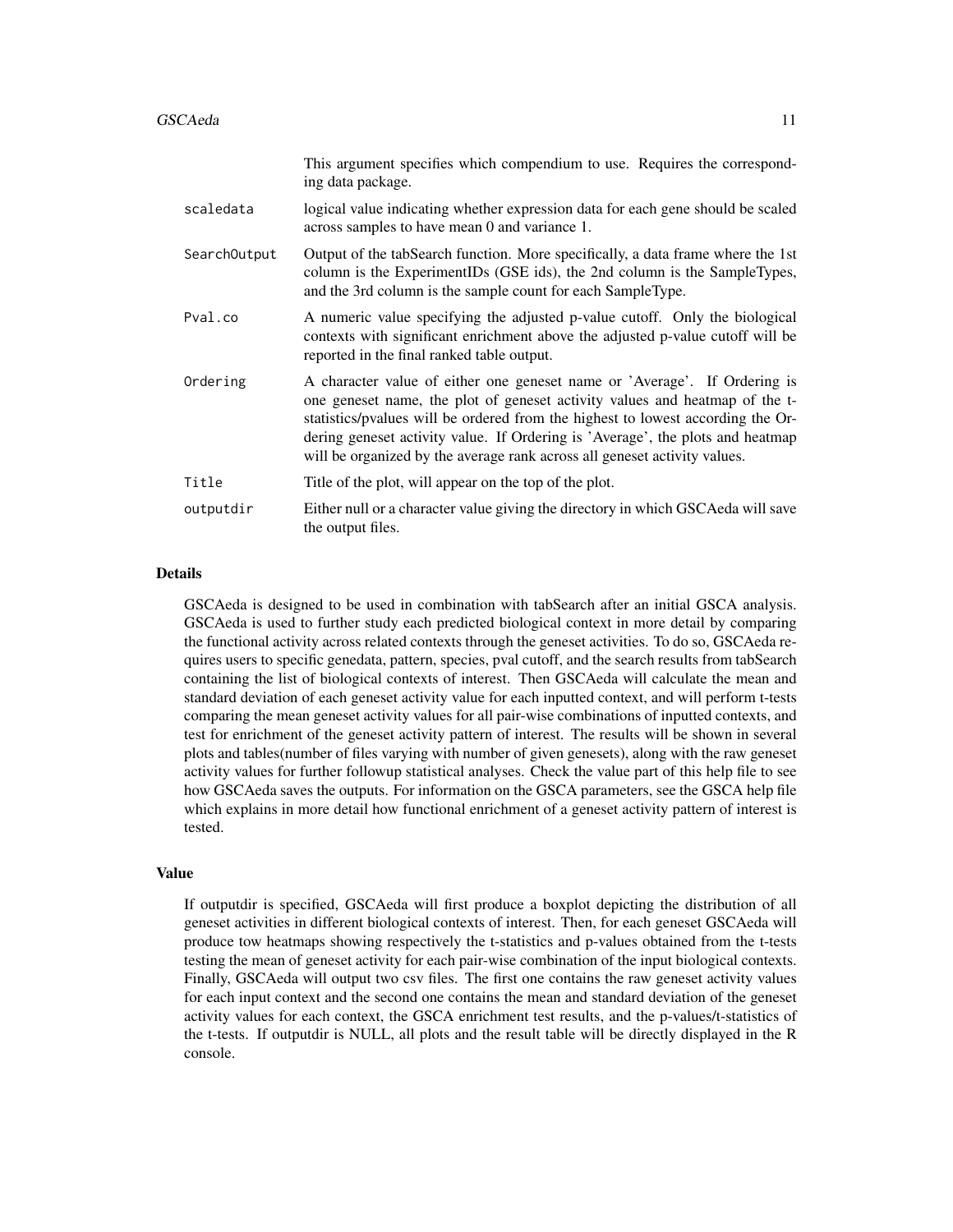#### <span id="page-11-0"></span>Author(s)

Zhicheng Ji, Hongkai Ji

#### References

George Wu, et al. ChIP-PED enhances the analysis of ChIP-seq and ChIP-chip data. Bioinformatics 2013 Apr 23;29(9):1182-1189.

#### See Also

**GSCA** 

#### Examples

library(GSCA)

## Run GSCAeda

```
## Load example STAT1 target genes defined ChIP-seq and literature
data(STAT1_TG)
```

```
## Construct genedata and pattern using the same way as GSCA
Statgenenum <- length(STAT1_TG)
Statgenedata <- data.frame(gsname=c("GS1",rep("GS2",Statgenenum)),gene=c(6772,STAT1_TG),weight=1,stringsAsFacto
Statpattern <- data.frame(gsname=c("GS1","GS2"),acttype="High",cotype="Norm",cutoff=0.1,stringsAsFactors=FALSE)
```

```
## Find all contexts in human compendium from GSE7123
GSE7123out <- tabSearch("GSE7123","hgu133a")
```
GSCAeda(Statgenedata,Statpattern,"hgu133a",GSE7123out,Pval.co=0.05,Ordering="Average",Title=NULL,outputdir=NULL)

## To save the results, instead of displaying in R console, specifiy an outputdir argument

GSCAeda(Statgenedata,Statpattern,"hgu133a",GSE7123out,Pval.co=0.05,Ordering="Average",Title=NULL,outputdir=tem

GSCAplot *Visualize GSCA output*

#### **Description**

GSCAplot visualizes the output from GSCA. For one geneset, GSCAplot makes histograms of geneset activities for all samples and samples in each of most significantly enriched biological contexts. For two genesets, GSCAplot makes a scatter plot of sample activities of first geneset versus sample activities of second geneset plotting, and the most significantly enriched biological contexts are highlighted in the plot. For more than two genesets, GSCAplot produces two heatmap according to geneset activities. The first heatmap shows the geneset activities of all samples and indicates which samples belong to enriched biological contexts. The second heatmap shows the geneset activities of samples exhibiting given geneset activity pattern, and the most significantly enriched biological contexts are highlighted.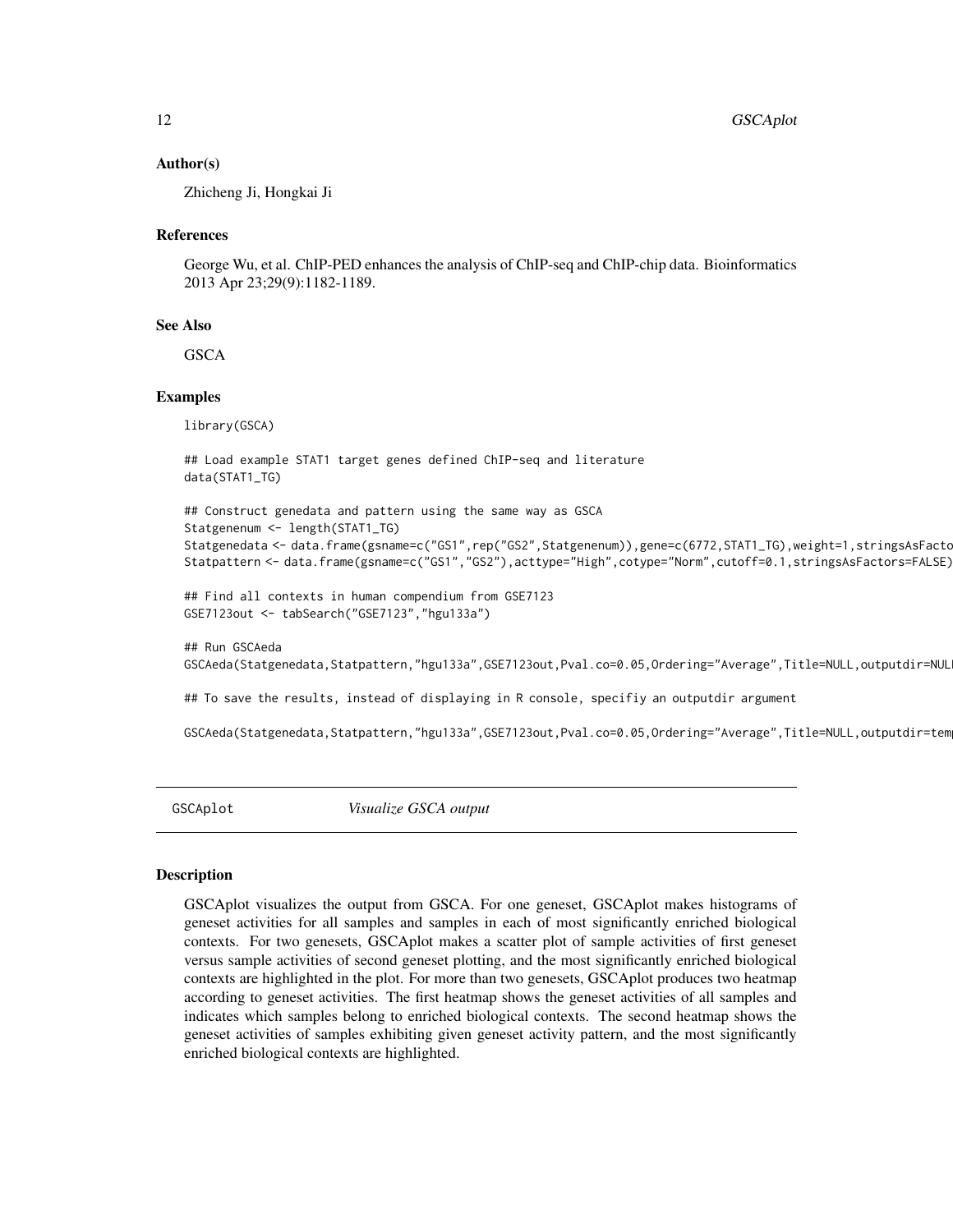#### GSCAplot 13

#### Usage

GSCAplot(GSCAoutput,N=5,plotfile=NULL,Title=NULL)

#### Arguments

| GSCAoutput | Exact output from GSCA.                                                                                                                                |
|------------|--------------------------------------------------------------------------------------------------------------------------------------------------------|
| N          | N is a numeric value ranging from 1 to 5. It specifies the number of top-ranked<br>biological contexts to plot from the GSCA analysis.                 |
| plotfile   | A character value specifying the path to save the GSCA plot. If plotfile is null,<br>the plot will not be saved and will appear directly in R console. |
| Title      | A character value specifying the title of the plot.                                                                                                    |

#### Details

GSCAplot is a plotting function that acts as an easy-to-use tool to visualize the GSCA output. For one geneset, GSCAplot uses histogram() to first plot a histogram of geneset activities for all samples in the compendium, then plot N histograms of geneset activities for samples in each of top N most significantly enriched biological contexts. For two genesets, GSCAplots uses plot() to make a scatterplot of all samples in the compendium where x-axis is the activity of the first geneset and y-axis is the activity of the second geneset. Then it highlights the top N most significantly enriched biological contexts in different colors and types. Cutoff of the two genesets will also be represented on the scatterplot as one vertical and one horizontal dotted line. For more than two genesets, GSCAplots uses heatmap.2() from gplots package to plot two heatmaps. In the first heatmap, geneset activities of all samples in the compendium will be shown. A color legend will be drawn on the left upper corner of the heatmap so that users will know the corresponding activity value each color represents. Above the heatmap there is a color bar of light and dark blue indicating which samples exhibit the specific geneset activity pattern. In the second heatmap, geneset activity of all samples which exhibit the specific geneset activity pattern will be shown. A color bar above the heatmap uses different colors to indicate top N most significantly enriched biological contexts. A color legend will also appear in the left upper corner of the heatmap. If plotfile is not null, then instead of showing the plots directly in the R console, GSCAplot will save the plots to the designated filepath as a pdf file. Note that because there are a lot of samples in both human and mouse compendiums, drawing the first heatmap (and sometimes the second heatmap) could take a lot of time especially a large number of genesets are given. GSCAplot only supports a predefined geneset activity pattern and basic plotting options. Users are encouraged to use the interactive UI if they want to interactively determine the geneset activity pattern, gain more powerful plotting options and further customize their plots.

# Value

A plot consisting of several histograms, a scatterplot or two heatmaps will be returned, depending on numbers of genesets users give.

#### Author(s)

Zhicheng Ji, Hongkai Ji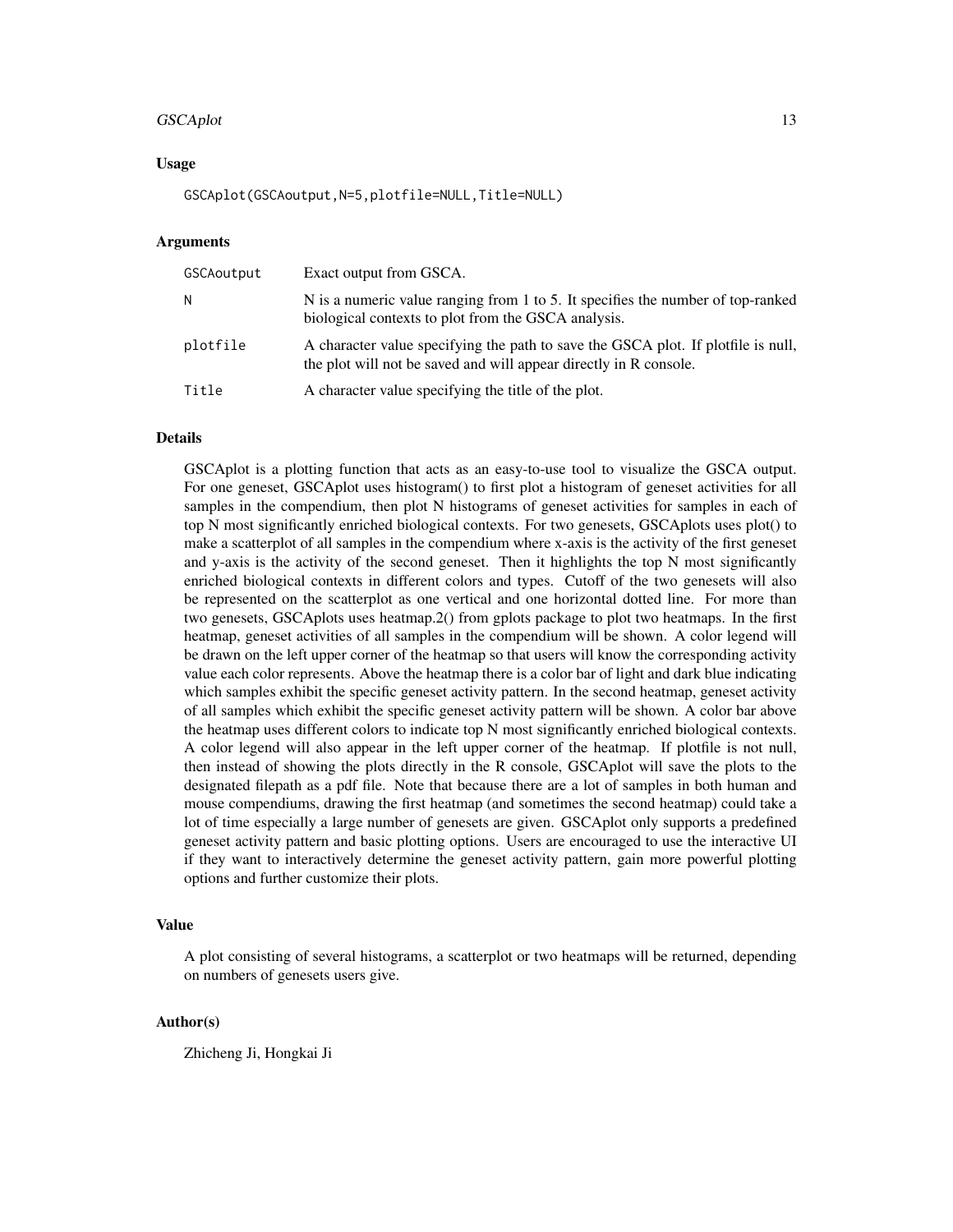#### <span id="page-13-0"></span>References

George Wu, et al. ChIP-PED enhances the analysis of ChIP-seq and ChIP-chip data. Bioinformatics 2013 Apr 23;29(9):1182-1189.

#### Examples

```
## Constructing genedata and pattern.
## Example of mouse gene Gli1,Gli2 and Gli3, all members of GLI-Kruppel family. Their corresponding Entrez GeneID ar
gligenedata <- data.frame(gsname=c("Gli1","Gli2","Gli3"),gene=c(14632,14633,14634),weight=1,stringsAsFactors=FA
glipattern <- data.frame(gsname=c("Gli1","Gli2","Gli3"),acttype="High",cotype="Norm",cutoff=0.1,stringsAsFactor
```

```
## Case of one geneset: a set of histograms
## Note that for N too large sometimes there is figure margins too large error.
## Decrease N or try to enlarge the plotting area in R console.
oneout <- GSCA(gligenedata[1,],glipattern[1,],"moe4302")
GSCAplot(oneout,N=2)
```

```
## Case of two genesets: a scatterplot
twoout <- GSCA(gligenedata[-3,],glipattern[-3,],"moe4302")
GSCAplot(twoout)
```

```
## Case of three genesets: two heatmaps, press Enter to switch to the second heatmap
## May take some time, be patient
threeout <- GSCA(gligenedata,glipattern,"moe4302")
GSCAplot(threeout)
```

```
## Same plots in designated file path, FILE, which is a pdf file.
## If you want to further customize output plots, for example changing
## range of x-axis, changing titles or altering display of enriched
## biological contexts, please check out the interactive user interface.
```

```
GSCAplot(oneout,plotfile=tempfile("plot",fileext=".pdf"),N=2,Title="Demo of one geneset plot")
GSCAplot(twoout,plotfile=tempfile("plot",fileext=".pdf"),Title="Demo of two genesets plot")
GSCAplot(threeout,plotfile=tempfile("plot",fileext=".pdf"),Title="Demo of three genesets plot")
```
GSCAui *Launch GSCA interactive User Interface*

#### Description

GSCAui initiates in the web browser an interactive user interface of GSCA built using R shiny. This user interface enables users to easily perform nearly all standard GSCA functions in GSCA package, and provides more powerful and useful options to specify geneset activity patterns, investigate interested biological contexts and customize output plots and tables. For a complete user manual of GSCAui, please refer to the user manual included in the user interface.

#### Usage

GSCAui()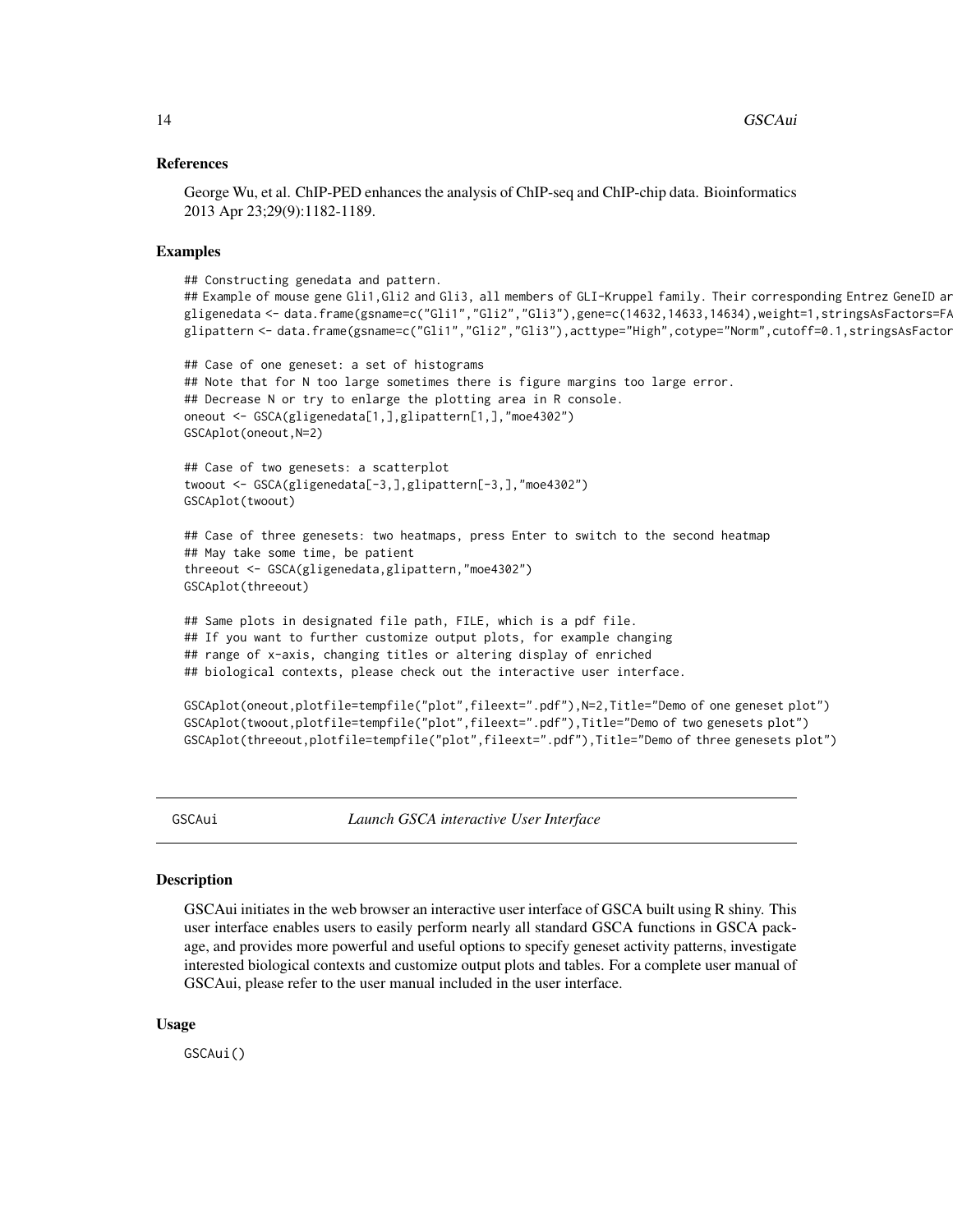#### GSCAui 15

#### Details

The purpose of building GSCA interactive user interface is to provide an easy way for all users to perform analysis tools offered by GSCA, even though the users do not have any prior knowledge in computer programming or statistics. GSCAui provides users handy ways to input their original dataset into the program. Users who do not have much experience using R may find themselves having difficulties building genedata and pattern datasets required by standard GSCA functions. In comparison, GSCAui offers more covenient ways to directly type in gene IDs and specify parameters like cutoff types using pull down menus. Users can also check instantly how many genes they inputted are recorded in a given compendium and decide what geneset to be used in further analysis process. GSCAui also provides users more flexible and direct means to specify geneset activity patterns. For different number of geneset, GSCAui will automatically generate control panels which are most suitable for users to interactively choose the geneset activity patterns. Users can not only specify geneset activity patterns using traditional GSCA options, but they can also choose geneset activity pattern on histograms, scatterplots and heatmaps by point and click, which makes the process easier and more explicit. In addition, GSCAui offers more powerful analysis and plotting options. Both p-value and foldchange cutoffs can be given interactively to select the enriched biological contexts. Besides displaying top ranked enriched biological contexts, users can also select specific biological contexts to be displayed on the plot. Finally, users can specify plotting details like x-axis range and titles of the plots if they want to keep the plots for future use. Thanks to the shiny server, users can type in the URL: http://spark.rstudio.com/jzc19900805/GSCA/ to directly launch the UI in their web browser. This does not require any dependent R packages or even R itself installed on users computer. All required is a web browser and the URL. Please check the user manual in the UI for more complete explanations.

#### Value

A user interface will be shown in users' default web browser. R console will start listenting to a random port.

#### Author(s)

Zhicheng Ji, Hongkai Ji

#### References

George Wu, et al. ChIP-PED enhances the analysis of ChIP-seq and ChIP-chip data. Bioinformatics 2013 Apr 23;29(9):1182-1189.

#### See Also

**GSCA** 

# Examples

## Running this will launch the UI in users' default web browser. ## Not run: GSCAui()

## End(Not run)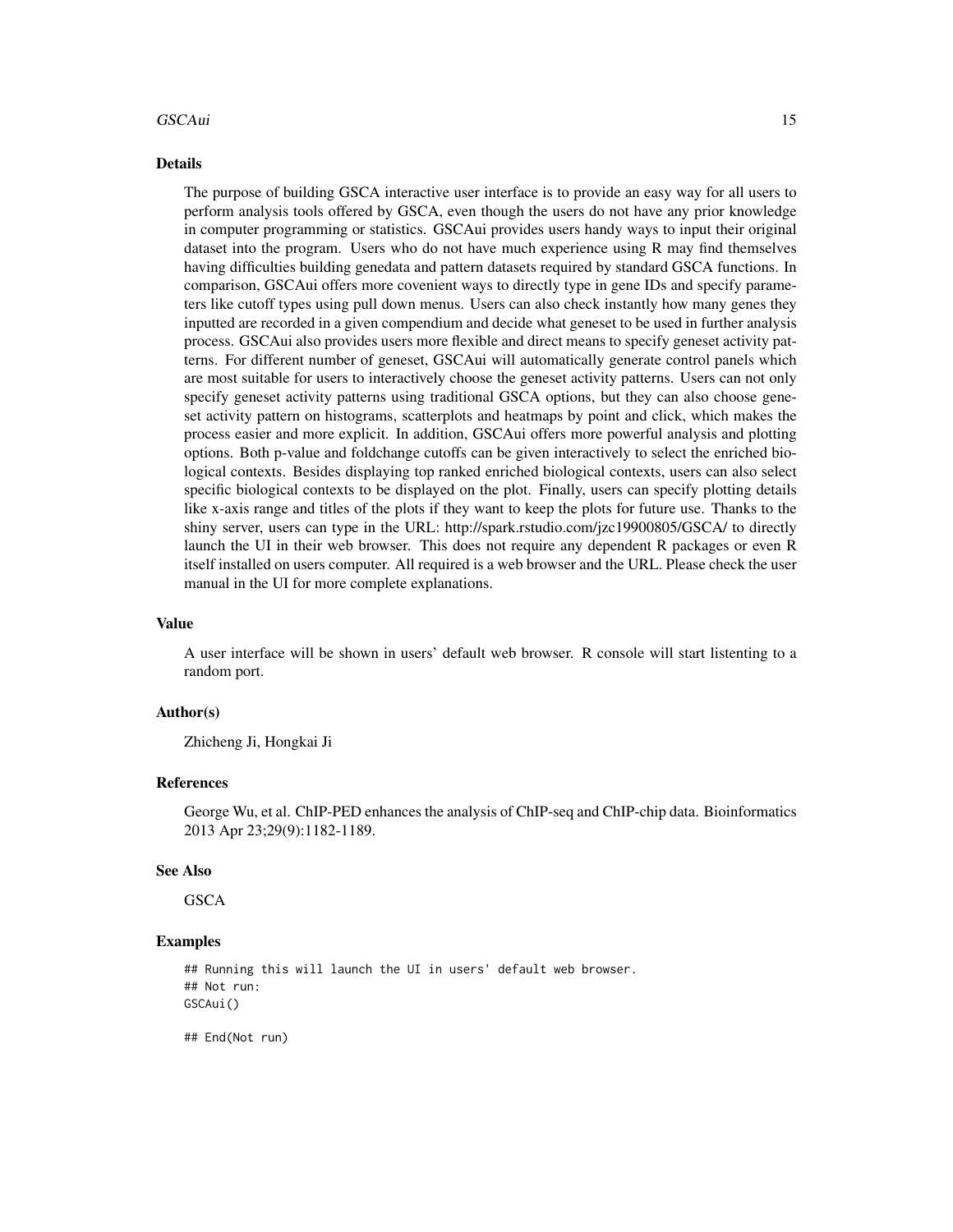<span id="page-15-0"></span>

# Description

List of Oct4 target genes derived from ChIP-seq and gene expression data from embryonic stem cells (ESCs). Activated target genes are the first item in the list and repressed target genes are the second item in the list.

# Usage

data(Oct4ESC\_TG)

# Format

The format is: List of 2 \$ : chr [1:519] "100678" "106298" "14609" "12468" ... \$ : chr [1:337] "246703" "15441" "70579" "20333" ...

# Details

Oct4 target genes are defined as genes that are both predicted to be TF-bound in E14 ESCs and differentially expressed after Oct4 knockdown via RNAi in E14TG2a ESCs.

# Source

Chen X, Xu H, Yuan P, Fang F et al. Integration of external signaling pathways with the core transcriptional network in embryonic stem cells. Cell 2008 Jun 13;133(6):1106-17.

Loh YH, Wu Q, Chew JL, Vega VB et al. The Oct4 and Nanog transcription network regulates pluripotency in mouse embryonic stem cells. Nat Genet 2006 Apr;38(4):431-40.

# References

http://www.ncbi.nlm.nih.gov/geo/

# Examples

data(Oct4ESC\_TG)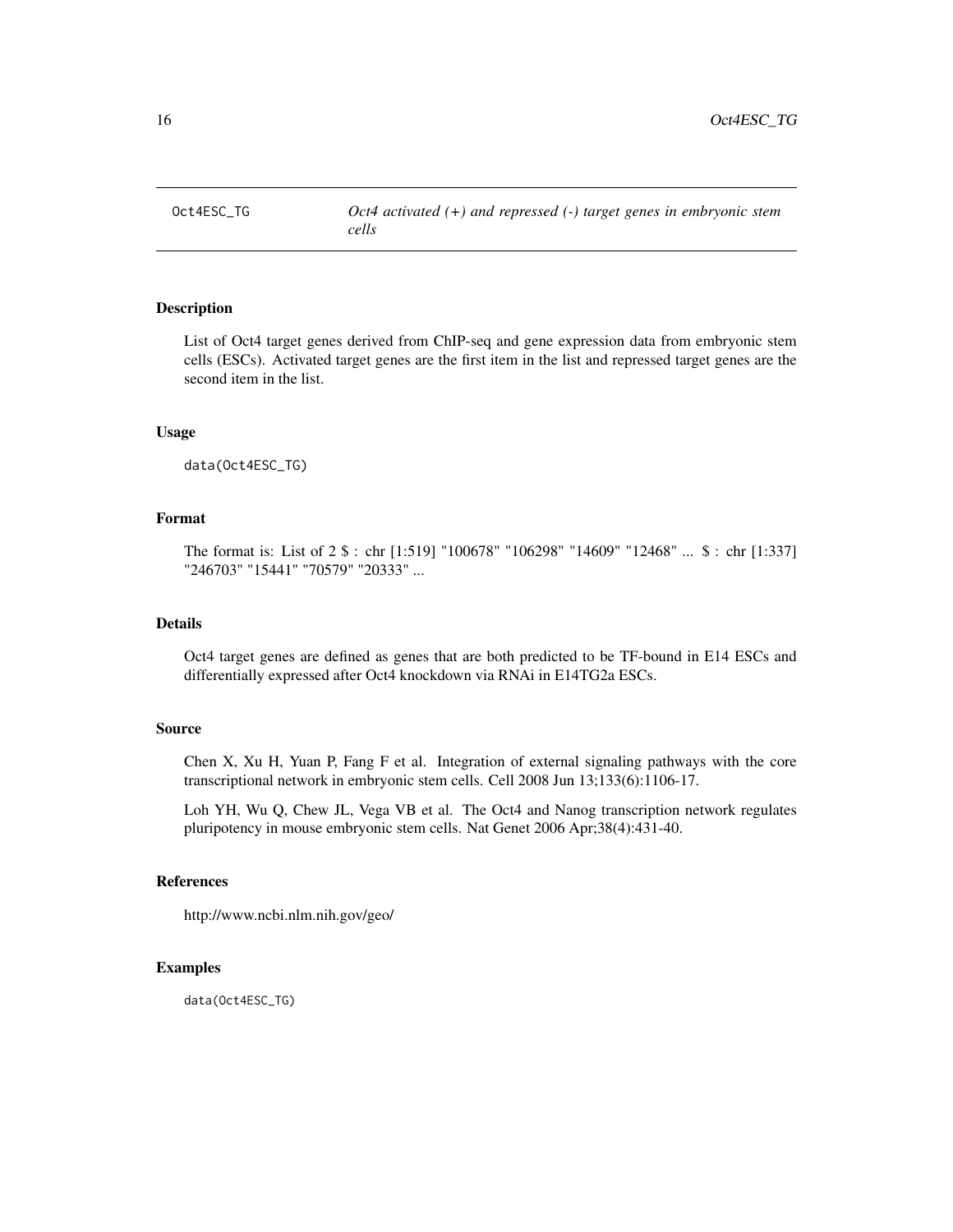<span id="page-16-0"></span>STAT1\_TG *STAT1 activated (+) target genes defined from experimental ChIP-seq data and literature survey.*

# Description

List of STAT1 target genes derived from ChIP-seq data in Hela cells and further refined by making sure each target gene was further supported by experiments in literature as described in GSE15353. No represed target genes were defined.

#### Usage

data(STAT1\_TG)

# Format

The format is: chr [1:23] "9636" "2537" "2633" "1435" "103" "3433" "3434" ...

# Details

STAT1 target genes are defined as TF-bound from Hela ChIP-seq data and then further verified as target genes through literature survey. This procedure is described in GSE15353.

#### Source

Robertson G, Hirst M, Bainbridge M, Bilenky M et al. Genome-wide profiles of STAT1 DNA association using chromatin immunoprecipitation and massively parallel sequencing. Nat Methods 2007 Aug;4(8):651-7.

# References

http://www.ncbi.nlm.nih.gov/geo/

# Examples

data(STAT1\_TG)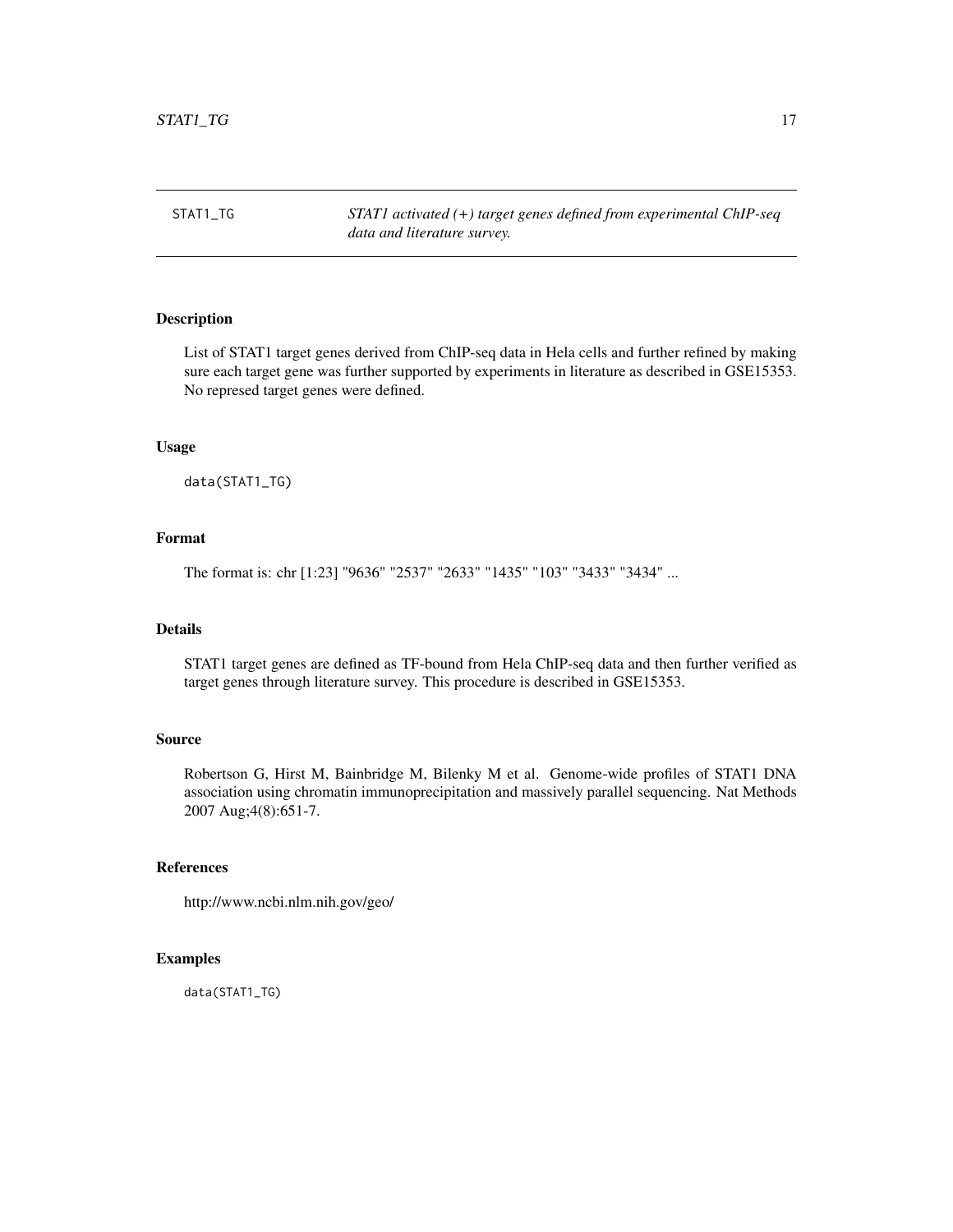<span id="page-17-0"></span>tabSearch *Searches through GPL96, GPL1261, GPL570 or GPL571 compendium data for biological contexts of interest.*

### Description

tabSearch requires users to provide keyword(s), the species, and either 'AND' or 'OR'. Then the function uses grep and the keywords to iteratively search for biological contexts or experiment IDs that match the keywords, where 'AND' requires all recovered contexts to satisfiy all keywords and 'OR' requires all recovered contexts to match at least one keyword.

#### Usage

tabSearch(keyword, chipdata, option = "OR")

#### Arguments

| keyword  | A character vector of biological context words or experiment IDs. e.g. 'liver' or<br>'GSE7123'.                                                                           |
|----------|---------------------------------------------------------------------------------------------------------------------------------------------------------------------------|
| chipdata | A character value of 'hgu133a', 'hgu133A2', 'hgu133Plus2' or 'moe4302'.<br>This argument specifies which compendium to use. Requires the correspond-<br>ing data package. |
| option   | Either 'AND' or 'OR' to specify whether the recovered contexts need to be<br>found by ALL keywords (AND) or found by at least one keyword (OR).                           |

# Details

If the users want to search for a specific list of contexts, simply input the contexts as a character vector, where each element is a different context. Alternatively, the contexts can also be a series of keywords in short-hand. The 'AND' option is primarly used when users want to search for contexts from a specific experiment. In most cases 'OR' should be used.

After tabSearch finishes running, it will return a list of contexts that match the inputted keywords and parameters. Users can then further study these contexts for activity of given gensets using the function GSCAeda.

# Value

A data frame consisting of three columns. The 1st column is the experiment ID, the 2nd column is the biological context label, and the 3rd column is the number of samples for each biological context.

# Author(s)

Zhicheng Ji, Hongkai Ji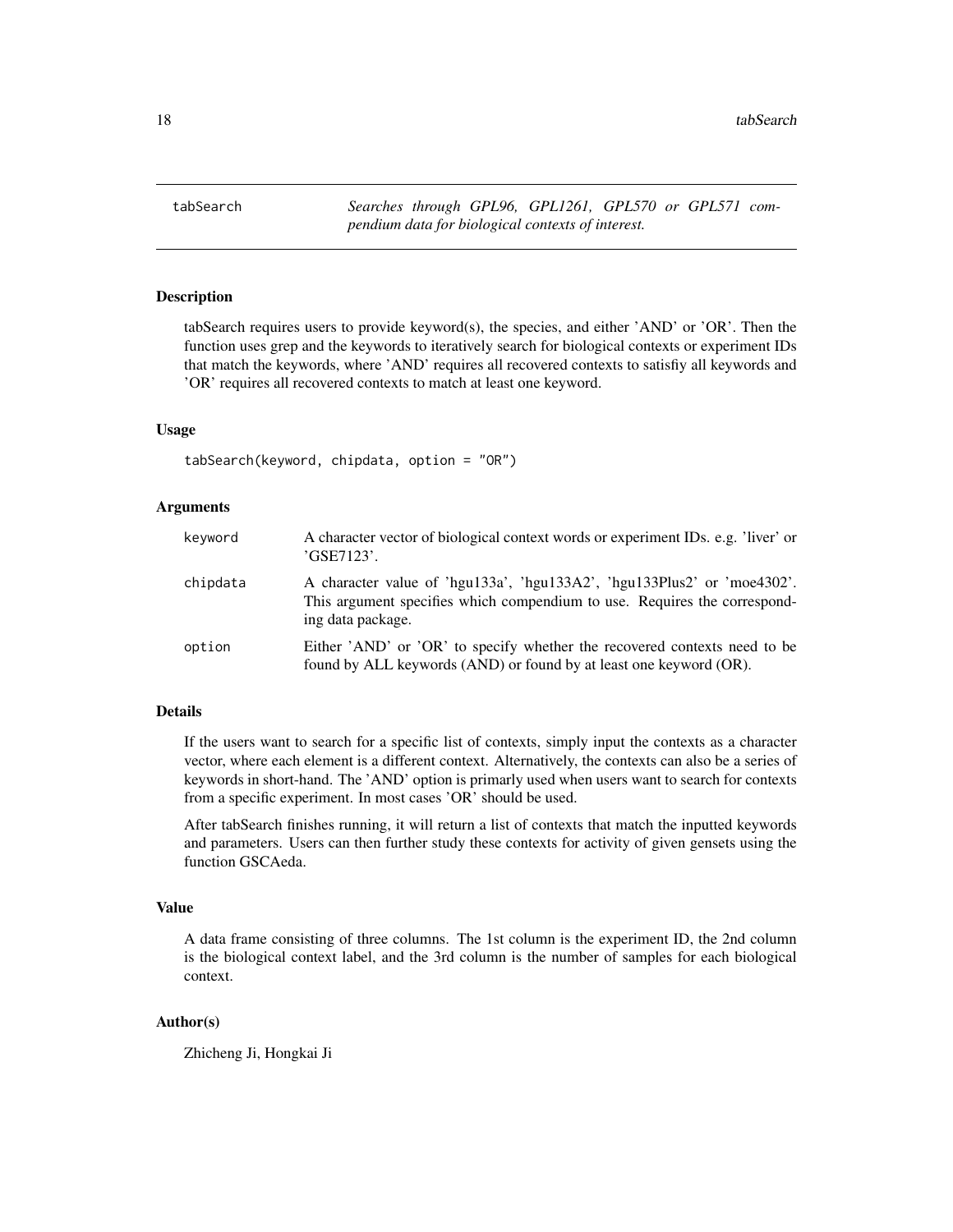#### tabSearch 19

# References

George Wu, et al. ChIP-PED enhances the analysis of ChIP-seq and ChIP-chip data. Bioinformatics 2013 Apr 23;29(9):1182-1189.

# Examples

library(GSCA) ## Search for all contexts in GSE7123 in hgu133a tabSearch("GSE7123","hgu133a")

## Search for all contexts labeled 'fetal' or 'liver' in moe4302 tabSearch(c("Fetal","Liver"),"moe4302")

## Search for all contexts labeled 'fetal liver' AND in GSE13044 in moe4302 tabSearch(c("Fetal","GSE13044"),"moe4302","AND")